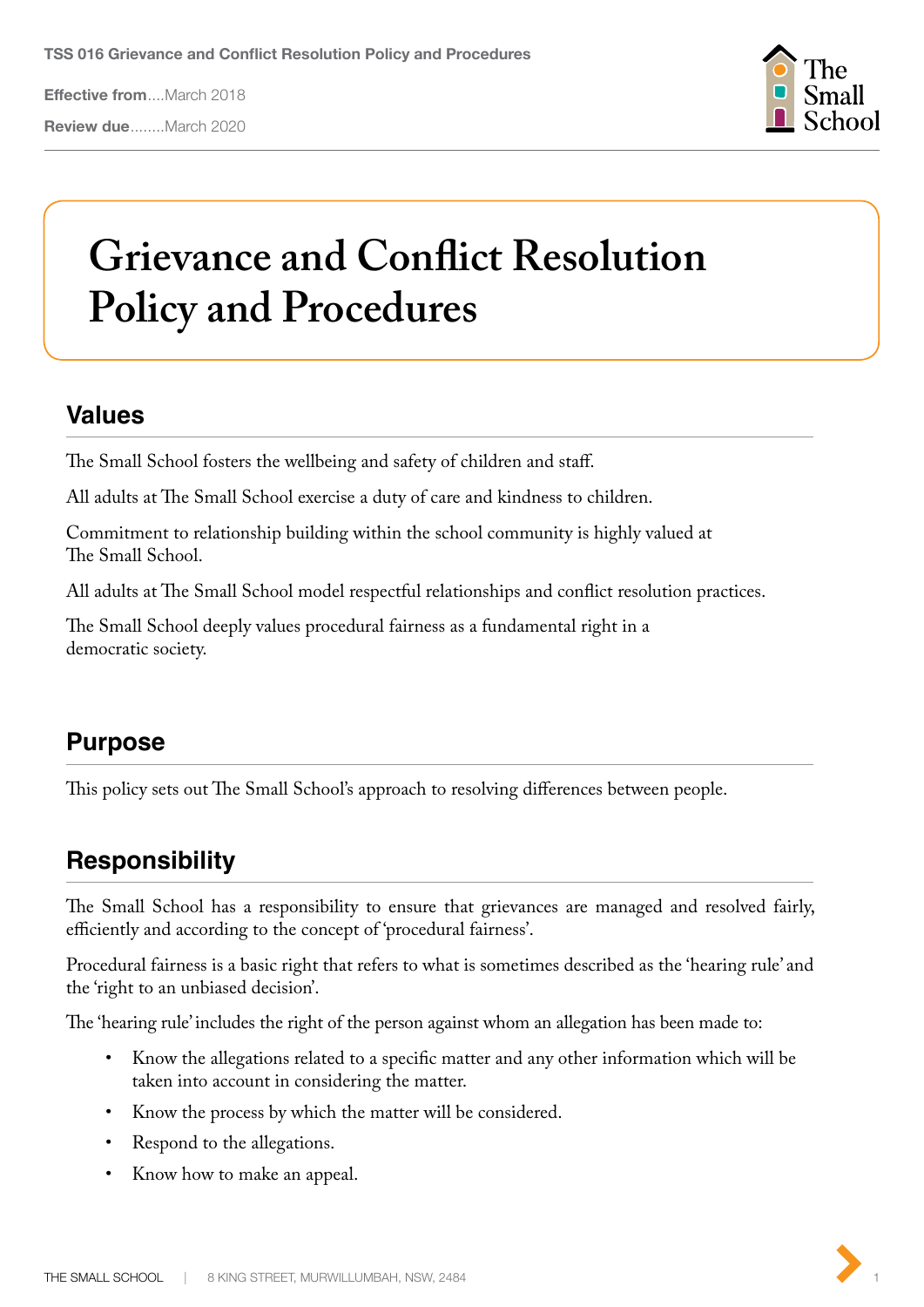**Review due**........March 2020



The 'right to an unbiased decision' includes the right to:

- Impartiality in an investigation and decision-making.
- An absence of bias by a decision-maker.

## **How the purpose is achieved**

Grievances occur when a person complains that an action or decision has been taken (or not taken) within the school that he/she believes to be a breach of a relevant Act, Regulation or Order, infringes upon the principles of merit and equity, or is otherwise unreasonable.

In the first instance, a matter of dispute or grievance should be discussed and resolved between the parties concerned. Where this is not possible or appropriate, the matter should be referred to the School Manager.

It is the School Manager's responsibility to provide a healthy and positive school environment that is free from discrimination and harassment. In doing so, all staff will be made aware of their rights and responsibilities, including their right to have grievances resolved.

Undisclosed or unresolved grievances create distress and can be a violation of a person's rights.

Resolution of grievances at a local level, where appropriate, is the desired outcome.

Parents may choose to resolve grievances personally by talking with or writing to the person whose behaviour is of concern.

Parents may choose to seek assistance in resolving grievances, including assistance from the School Manager. In such circumstances the School Manager may use complaints resolution procedures including private discussions, mediation, monitoring, training or counselling. The School Manager will use the principles of procedural fairness outlined in this policy when facilitating the meeting.

It is incumbent upon the School Manager to act where unacceptable conduct is observed or brought to attention.

It is important that all complaints, ensuing procedures and outcomes are fully documented. All grievances that are reported to a school employee, including the School Manager, will be recorded.

Children are supported to resolve conflicts with other children in Special Circles with a teacher or the School Manager. This process is detailed in Student Leadership Policy and Procedures and Behaviour Management Policy and Procedures.

Staff are encouraged to lodge formal complaints in serious cases or when unwelcome behaviour persists despite advice to a respondent that his/her behaviour is causing problems and must cease. Formal complaints should be lodged with the School Manager.

The rights of complainants and respondents will be upheld at all times, including the use of fair, confidential, impartial and dignified resolution procedures.

The School Manager can determine in consultation with the School Board whether external counselling services may be employed by the school in relation to grievance resolution.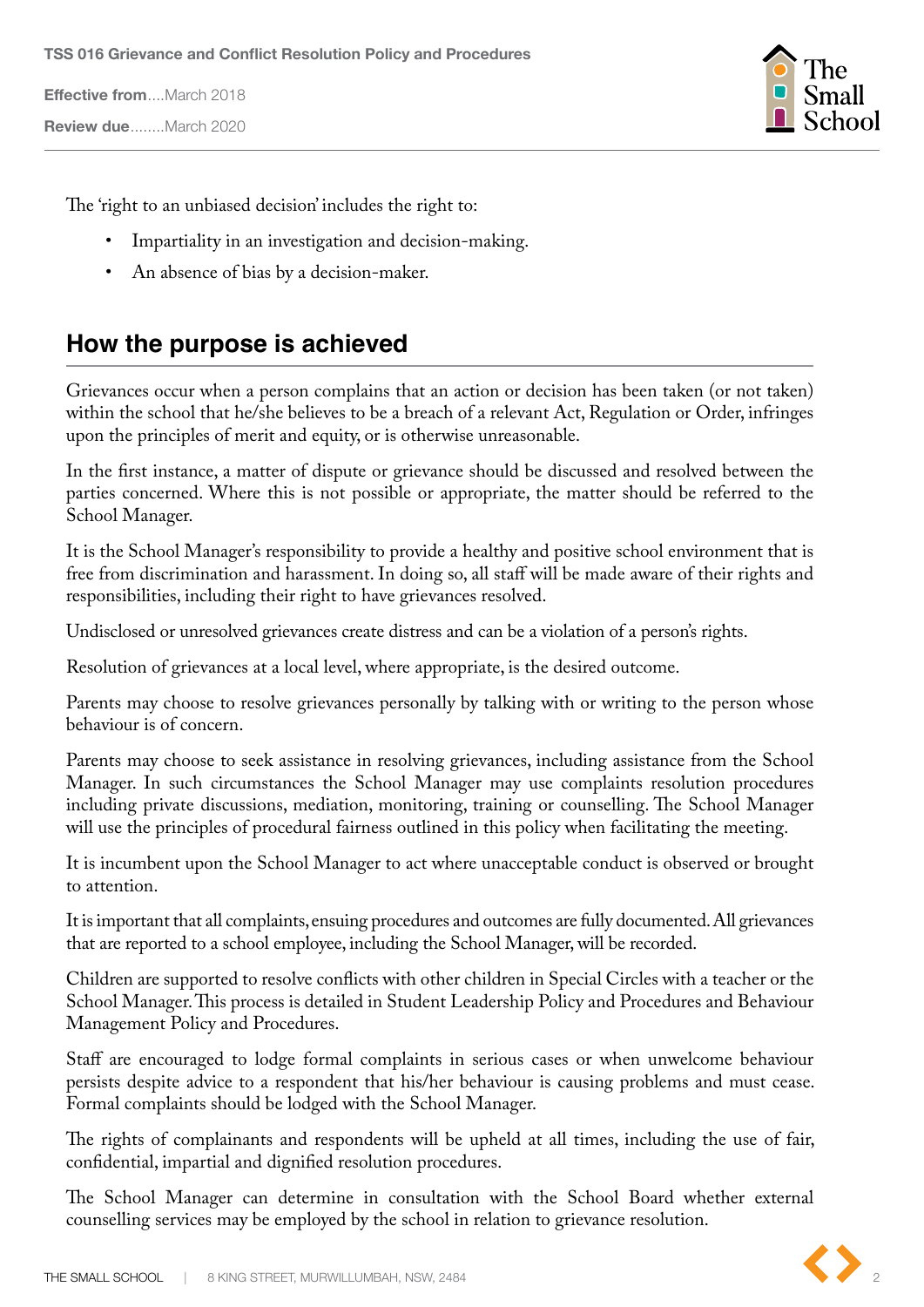**Review due**........March 2020



#### *Procedures for parents*



Where the conflict is between parents at the school, parents are strongly encouraged to seek the support of the School Manager if they don't believe they can resolve the issue between themselves. This is particularly encouraged where the conflict relates to an incident that has occurred between their children.